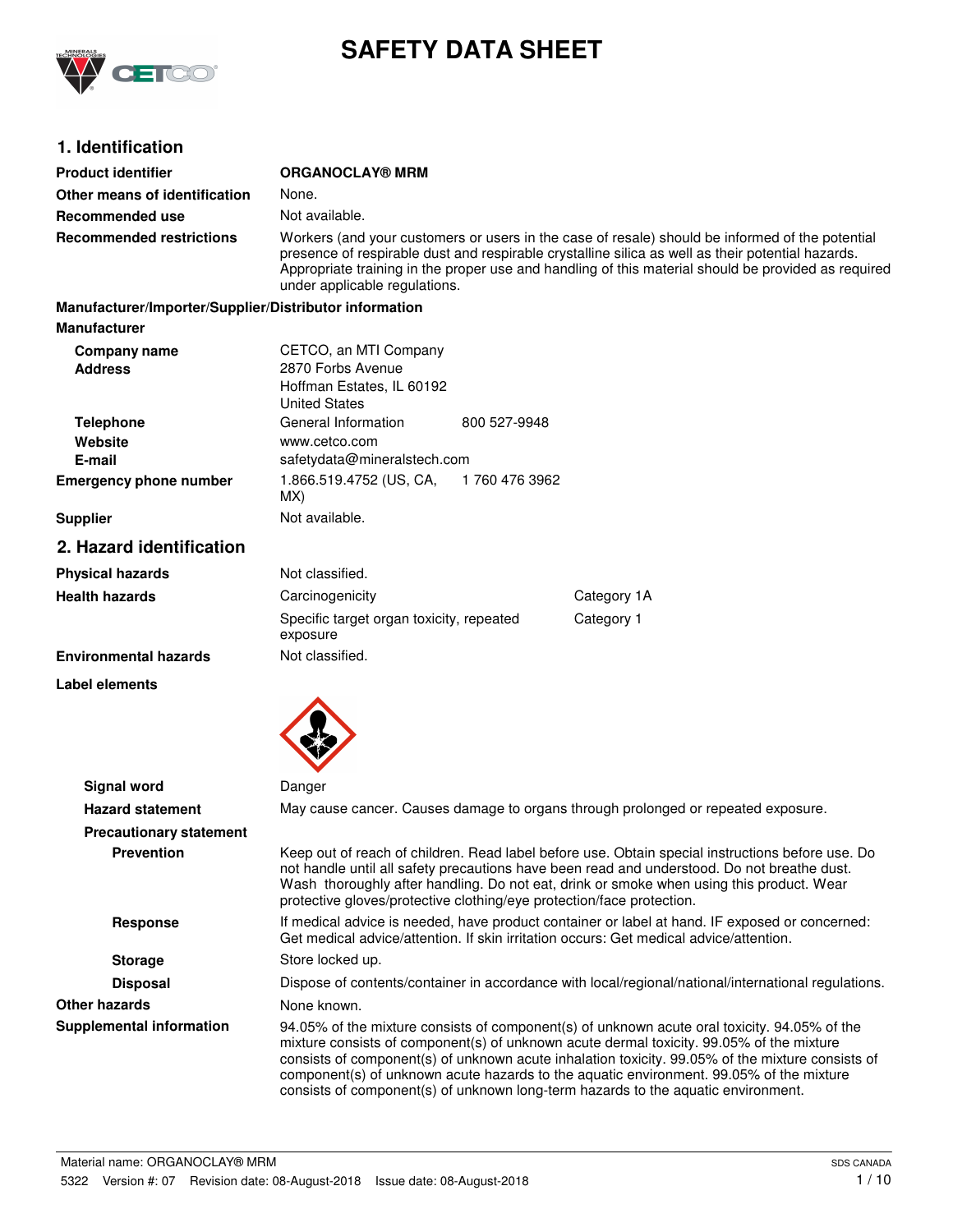# **3. Composition/information on ingredients**

## **Mixtures**

| <b>Chemical name</b>                                                                                                                                                                              | Common name and synonyms                                                                                                                                                                                                                                                                                                                              | <b>CAS number</b> | %          |
|---------------------------------------------------------------------------------------------------------------------------------------------------------------------------------------------------|-------------------------------------------------------------------------------------------------------------------------------------------------------------------------------------------------------------------------------------------------------------------------------------------------------------------------------------------------------|-------------------|------------|
| <b>TRADE SECRET</b>                                                                                                                                                                               |                                                                                                                                                                                                                                                                                                                                                       | Proprietary       | $5 - 10$   |
| SILICA, CRYSTALLINE, QUARTZ                                                                                                                                                                       |                                                                                                                                                                                                                                                                                                                                                       | 14808-60-7        | $1 - < 3$  |
| SILICA, CRYSTALLINE,<br><b>CRISTOBALITE</b>                                                                                                                                                       |                                                                                                                                                                                                                                                                                                                                                       | 14464-46-1        | < 1        |
| Other components below reportable levels                                                                                                                                                          |                                                                                                                                                                                                                                                                                                                                                       |                   | $90 - 100$ |
| DSD: Directive 67/548/EEC.<br>CLP: Regulation No. 1272/2008.<br>M: M-factor<br>PBT: persistent, bioaccumulative and toxic substance.<br>vPvB: very persistent and very bioaccumulative substance. | #: This substance has been assigned Community workplace exposure limit(s).<br>All concentrations are in percent by weight unless ingredient is a gas. Gas concentrations are in percent by volume. *Designates that<br>a specific chemical identity and/or percentage of composition has been withheld as a trade secret.                             |                   |            |
| <b>Composition comments</b>                                                                                                                                                                       | Occupational Exposure Limits for constituents are listed in Section 8. The full text for all R- and<br>H-phrases is displayed in section 16. This product contains naturally occurring crystalline silica<br>(not listed in Annex I of Directive 67/548/EEC) in quantities less than 6%.                                                              |                   |            |
| 4. First-aid measures                                                                                                                                                                             |                                                                                                                                                                                                                                                                                                                                                       |                   |            |
| <b>Inhalation</b>                                                                                                                                                                                 | Move to fresh air. If not breathing, give artificial respiration or give oxygen by trained personnel.<br>Get medical attention, if needed.                                                                                                                                                                                                            |                   |            |
| <b>Skin contact</b>                                                                                                                                                                               | Remove and isolate contaminated clothing and shoes. Wash off with soap and water. Get medical<br>attention if irritation develops or persists. Get medical attention if irritation develops and persists.                                                                                                                                             |                   |            |
| Eye contact                                                                                                                                                                                       | Do not rub eyes. Immediately flush eyes with plenty of water for at least 15 minutes. Remove<br>contact lenses, if present and easy to do. Continue rinsing. Get medical attention if irritation<br>develops and persists.                                                                                                                            |                   |            |
| Ingestion                                                                                                                                                                                         | Rinse mouth thoroughly. If ingestion of a large amount does occur, seek medical attention. If<br>swallowed, induce vomiting immediately as directed by medical personnel. If vomiting occurs, keep<br>head low so that stomach content doesn't get into the lungs. Get medical advice/attention if you<br>feel unwell. Give several glasses of water. |                   |            |
| <b>Most important</b><br>symptoms/effects, acute and<br>delayed                                                                                                                                   | Dusts may irritate the respiratory tract, skin and eyes. Prolonged exposure may cause chronic<br>effects.                                                                                                                                                                                                                                             |                   |            |
| <b>Indication of immediate</b><br>medical attention and special<br>treatment needed                                                                                                               | Provide general supportive measures and treat symptomatically. Keep victim under observation.<br>Symptoms may be delayed.                                                                                                                                                                                                                             |                   |            |
| <b>General information</b>                                                                                                                                                                        | IF exposed or concerned: Get medical advice/attention. If you feel unwell, seek medical advice<br>(show the label where possible). Ensure that medical personnel are aware of the material(s)<br>involved, and take precautions to protect themselves. Show this safety data sheet to the doctor in<br>attendance.                                    |                   |            |
| 5. Fire-fighting measures                                                                                                                                                                         |                                                                                                                                                                                                                                                                                                                                                       |                   |            |
| Suitable extinguishing media                                                                                                                                                                      | Dry chemical, CO2, water spray or regular foam. Use any media suitable for the surrounding fires.                                                                                                                                                                                                                                                     |                   |            |
| Unsuitable extinguishing<br>media                                                                                                                                                                 | Do not use water jet as an extinguisher, as this will spread the fire.                                                                                                                                                                                                                                                                                |                   |            |
| Specific hazards arising from<br>the chemical                                                                                                                                                     | During fire, gases hazardous to health may be formed.                                                                                                                                                                                                                                                                                                 |                   |            |
| Special protective equipment<br>and precautions for firefighters                                                                                                                                  | Material can be slippery when wet                                                                                                                                                                                                                                                                                                                     |                   |            |
| <b>Fire fighting</b><br>equipment/instructions                                                                                                                                                    | Move containers from fire area if you can do so without risk.                                                                                                                                                                                                                                                                                         |                   |            |
| <b>Specific methods</b>                                                                                                                                                                           | Use standard firefighting procedures and consider the hazards of other involved materials.                                                                                                                                                                                                                                                            |                   |            |
| <b>General fire hazards</b>                                                                                                                                                                       | No unusual fire or explosion hazards noted.                                                                                                                                                                                                                                                                                                           |                   |            |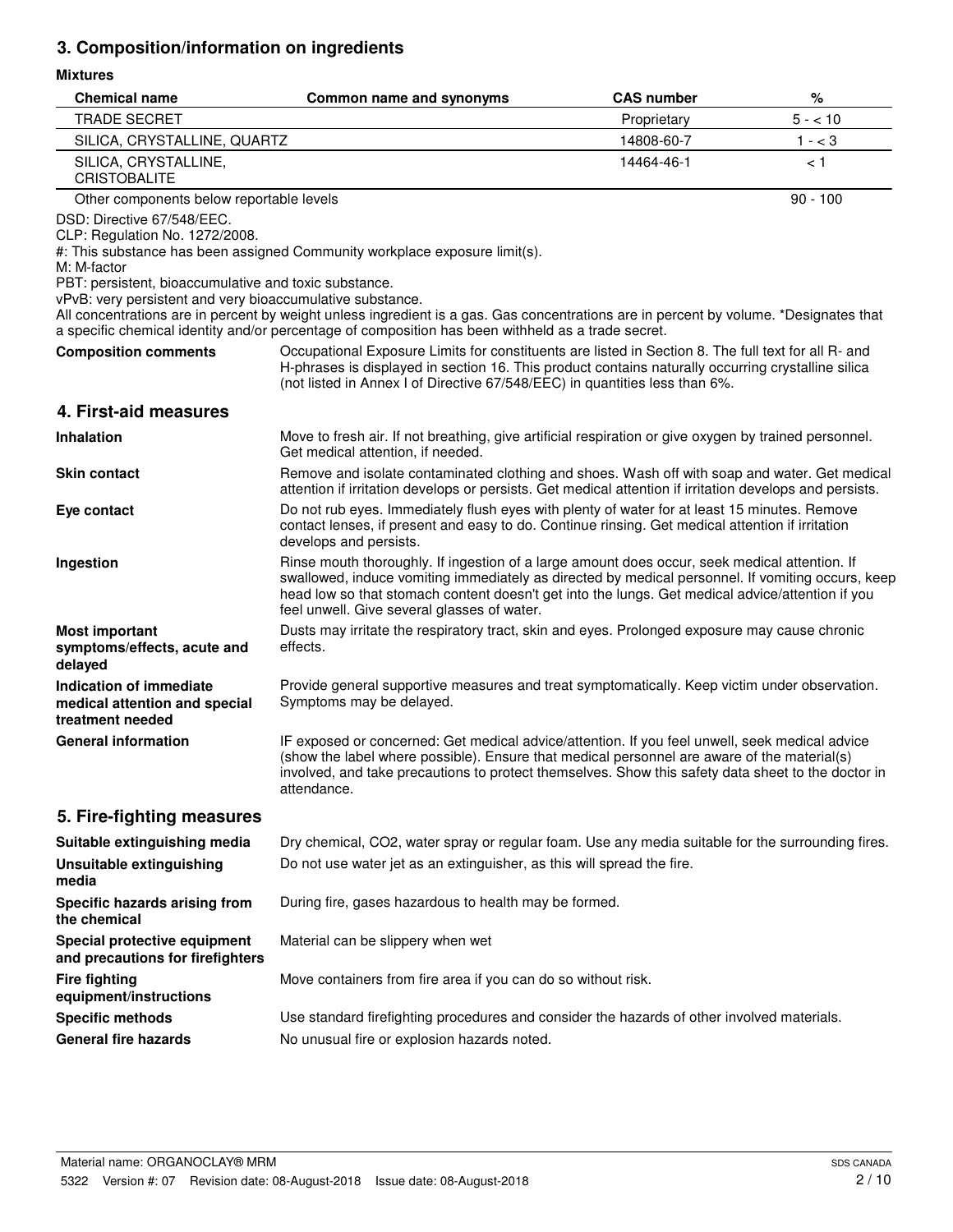## **6. Accidental release measures**

| Personal precautions,<br>protective equipment and<br>emergency procedures | Keep unnecessary personnel away. Keep people away from and upwind of spill/leak. Wear<br>appropriate protective equipment and clothing during clean-up. Do not breathe dust. Use a<br>NIOSH/MSHA approved respirator if there is a risk of exposure to dust/fume at levels exceeding<br>the exposure limits. Do not touch damaged containers or spilled material unless wearing<br>appropriate protective clothing. Ventilate closed spaces before entering them. Local authorities<br>should be advised if significant spillages cannot be contained. For personal protection, see section<br>8 of the SDS. Material can be slippery when wet.                                                            |
|---------------------------------------------------------------------------|------------------------------------------------------------------------------------------------------------------------------------------------------------------------------------------------------------------------------------------------------------------------------------------------------------------------------------------------------------------------------------------------------------------------------------------------------------------------------------------------------------------------------------------------------------------------------------------------------------------------------------------------------------------------------------------------------------|
| <b>Methods and materials for</b><br>containment and cleaning up           | Stop leak if you can do so without risk. Avoid dispersal of dust in the air (i.e., clearing dust<br>surfaces with compressed air). Collect dust using a vacuum cleaner equipped with HEPA filter.<br>Collect dust or particulates using a vacuum cleaner with a HEPA filter.                                                                                                                                                                                                                                                                                                                                                                                                                               |
|                                                                           | Large Spills: Wet down with water and dike for later disposal. Absorb in vermiculite, dry sand or<br>earth and place into containers. Shovel the material into waste container. Following product<br>recovery, flush area with water.                                                                                                                                                                                                                                                                                                                                                                                                                                                                      |
|                                                                           | Small Spills: Sweep up or vacuum up spillage and collect in suitable container for disposal. Wipe<br>up with absorbent material (e.g. cloth, fleece). Clean surface thoroughly to remove residual<br>contamination.                                                                                                                                                                                                                                                                                                                                                                                                                                                                                        |
|                                                                           | Never return spills to original containers for re-use. Put material in suitable, covered, labeled<br>containers. For waste disposal, see section 13 of the SDS. Reduce airborne dust and prevent<br>scattering by moistening with water.                                                                                                                                                                                                                                                                                                                                                                                                                                                                   |
| <b>Environmental precautions</b>                                          | Prevent further leakage or spillage if safe to do so. Avoid discharge into drains, water courses or<br>onto the ground.                                                                                                                                                                                                                                                                                                                                                                                                                                                                                                                                                                                    |
| 7. Handling and storage                                                   |                                                                                                                                                                                                                                                                                                                                                                                                                                                                                                                                                                                                                                                                                                            |
| Precautions for safe handling                                             | Obtain special instructions before use. Do not handle until all safety precautions have been read<br>and understood. Minimize dust generation and accumulation. Provide appropriate exhaust<br>ventilation at places where dust is formed. Wash hands before eating. Do not breathe dust. Do not<br>taste or swallow. Avoid contact with eyes, skin, and clothing. Avoid prolonged exposure. When<br>using, do not eat, drink or smoke. Should be handled in closed systems, if possible. In case of<br>insufficient ventilation, wear suitable respiratory equipment. Wear appropriate personal protective<br>equipment. Wash hands thoroughly after handling. Observe good industrial hygiene practices. |
| Conditions for safe storage,<br>including any incompatibilities           | Store locked up. No special restrictions on storage with other products. Keep in a well-ventilated<br>place. Store in a dry area. Store in tightly closed container. Store in a well-ventilated place. Keep<br>this material away from food, drink and animal feed. Guard against dust accumulation of this<br>material. Keep out of the reach of children. Store away from incompatible materials (see Section<br>10 of the SDS).                                                                                                                                                                                                                                                                         |

## **8. Exposure controls/personal protection**

| <b>US. ACGIH Threshold Limit Values</b><br><b>Components</b>                  | Type        | Value                   | <b>Form</b>           |
|-------------------------------------------------------------------------------|-------------|-------------------------|-----------------------|
| SILICA, CRYSTALLINE,<br>CRISTOBALITE (CAS<br>14464-46-1)                      | <b>TWA</b>  | $0.025$ mg/m3           | Respirable fraction.  |
| SILICA, CRYSTALLINE,<br>QUARTZ (CAS 14808-60-7)                               | <b>TWA</b>  | $0.025 \,\mathrm{mg/m}$ | Respirable fraction.  |
| Canada. Alberta OELs (Occupational Health & Safety Code, Schedule 1, Table 2) |             |                         |                       |
| <b>Components</b>                                                             | <b>Type</b> | Value                   | <b>Form</b>           |
| SILICA, CRYSTALLINE,<br>CRISTOBALITE (CAS<br>14464-46-1)                      | <b>TWA</b>  | $0.025$ mg/m3           | Respirable.           |
|                                                                               |             | $0.025 \,\mathrm{mg/m}$ | Respirable particles. |
| SILICA, CRYSTALLINE,<br>QUARTZ (CAS 14808-60-7)                               | <b>TWA</b>  | $0.025$ mg/m3           | Respirable particles. |
| <b>TRADE SECRET</b>                                                           | <b>TWA</b>  | $10$ mg/m $3$           |                       |
| <b>Constituents</b>                                                           | <b>Type</b> | Value                   | <b>Form</b>           |
| <b>INERT OR NUISANCE</b><br><b>DUSTS</b>                                      | <b>TWA</b>  | $3 \text{ mg/m}$        | Respirable particles. |
|                                                                               |             | $10 \text{ mg/m}$       | Total particulate.    |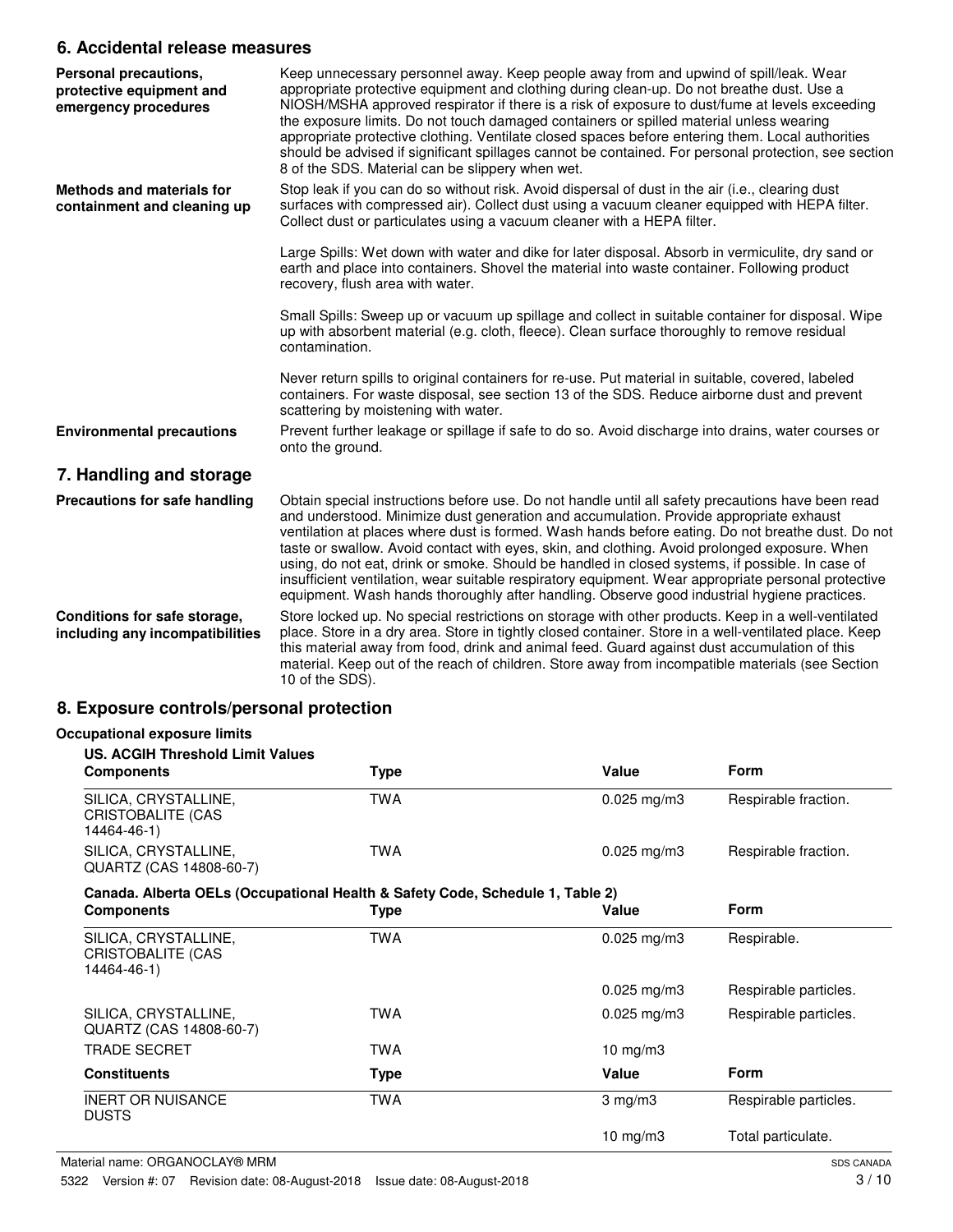| Safety Regulation 296/97, as amended)<br><b>Components</b>      | <b>Type</b>                                                                                                                                                                                                                                                                                                                                                                                                                                                                                                                                                                                                                                                                                                                                                                                | Value            | <b>Form</b>          |
|-----------------------------------------------------------------|--------------------------------------------------------------------------------------------------------------------------------------------------------------------------------------------------------------------------------------------------------------------------------------------------------------------------------------------------------------------------------------------------------------------------------------------------------------------------------------------------------------------------------------------------------------------------------------------------------------------------------------------------------------------------------------------------------------------------------------------------------------------------------------------|------------------|----------------------|
| SILICA, CRYSTALLINE,<br><b>CRISTOBALITE (CAS</b><br>14464-46-1) | <b>TWA</b>                                                                                                                                                                                                                                                                                                                                                                                                                                                                                                                                                                                                                                                                                                                                                                                 | $0.025$ mg/m3    | Respirable fraction. |
| SILICA, CRYSTALLINE,<br>QUARTZ (CAS 14808-60-7)                 | <b>TWA</b>                                                                                                                                                                                                                                                                                                                                                                                                                                                                                                                                                                                                                                                                                                                                                                                 | $0.025$ mg/m3    | Respirable fraction. |
| <b>Constituents</b>                                             | <b>Type</b>                                                                                                                                                                                                                                                                                                                                                                                                                                                                                                                                                                                                                                                                                                                                                                                | Value            | Form                 |
| <b>INERT OR NUISANCE</b><br><b>DUSTS</b>                        | <b>TWA</b>                                                                                                                                                                                                                                                                                                                                                                                                                                                                                                                                                                                                                                                                                                                                                                                 | $3 \text{ mg/m}$ | Respirable fraction. |
|                                                                 |                                                                                                                                                                                                                                                                                                                                                                                                                                                                                                                                                                                                                                                                                                                                                                                            | $10$ mg/m $3$    | Total dust.          |
| <b>Components</b>                                               | Canada. Manitoba OELs (Reg. 217/2006, The Workplace Safety And Health Act)<br><b>Type</b>                                                                                                                                                                                                                                                                                                                                                                                                                                                                                                                                                                                                                                                                                                  | Value            | Form                 |
| SILICA, CRYSTALLINE,<br><b>CRISTOBALITE (CAS</b><br>14464-46-1) | <b>TWA</b>                                                                                                                                                                                                                                                                                                                                                                                                                                                                                                                                                                                                                                                                                                                                                                                 | $0.025$ mg/m3    | Respirable fraction. |
| SILICA, CRYSTALLINE,<br>QUARTZ (CAS 14808-60-7)                 | <b>TWA</b>                                                                                                                                                                                                                                                                                                                                                                                                                                                                                                                                                                                                                                                                                                                                                                                 | $0.025$ mg/m3    | Respirable fraction. |
| <b>Components</b>                                               | Canada. Ontario OELs. (Control of Exposure to Biological or Chemical Agents)<br><b>Type</b>                                                                                                                                                                                                                                                                                                                                                                                                                                                                                                                                                                                                                                                                                                | Value            | <b>Form</b>          |
| SILICA, CRYSTALLINE,<br><b>CRISTOBALITE (CAS</b><br>14464-46-1) | <b>TWA</b>                                                                                                                                                                                                                                                                                                                                                                                                                                                                                                                                                                                                                                                                                                                                                                                 | $0.05$ mg/m $3$  | Respirable fraction. |
| SILICA, CRYSTALLINE,<br>QUARTZ (CAS 14808-60-7)                 | <b>TWA</b>                                                                                                                                                                                                                                                                                                                                                                                                                                                                                                                                                                                                                                                                                                                                                                                 | $0.1$ mg/m $3$   | Respirable fraction. |
| <b>Constituents</b>                                             | <b>Type</b>                                                                                                                                                                                                                                                                                                                                                                                                                                                                                                                                                                                                                                                                                                                                                                                | Value            | <b>Form</b>          |
| <b>INERT OR NUISANCE</b><br><b>DUSTS</b>                        | <b>TWA</b>                                                                                                                                                                                                                                                                                                                                                                                                                                                                                                                                                                                                                                                                                                                                                                                 | $3 \text{ mg/m}$ | Respirable fraction. |
|                                                                 |                                                                                                                                                                                                                                                                                                                                                                                                                                                                                                                                                                                                                                                                                                                                                                                            | 10 $mg/m3$       | Inhalable fraction.  |
| <b>Components</b>                                               | Canada. Quebec OELs. (Ministry of Labor - Regulation respecting occupational health and safety)<br><b>Type</b>                                                                                                                                                                                                                                                                                                                                                                                                                                                                                                                                                                                                                                                                             | Value            | Form                 |
| SILICA, CRYSTALLINE,<br><b>CRISTOBALITE (CAS</b><br>14464-46-1) | <b>TWA</b>                                                                                                                                                                                                                                                                                                                                                                                                                                                                                                                                                                                                                                                                                                                                                                                 | $0.05$ mg/m $3$  | Respirable dust.     |
| SILICA, CRYSTALLINE,<br>QUARTZ (CAS 14808-60-7)                 | <b>TWA</b>                                                                                                                                                                                                                                                                                                                                                                                                                                                                                                                                                                                                                                                                                                                                                                                 | $0.1$ mg/m $3$   | Respirable dust.     |
| <b>Constituents</b>                                             | <b>Type</b>                                                                                                                                                                                                                                                                                                                                                                                                                                                                                                                                                                                                                                                                                                                                                                                | Value            | Form                 |
| <b>INERT OR NUISANCE</b><br><b>DUSTS</b>                        | <b>TWA</b>                                                                                                                                                                                                                                                                                                                                                                                                                                                                                                                                                                                                                                                                                                                                                                                 | $10$ mg/m $3$    | Total dust.          |
| <b>Biological limit values</b>                                  | No biological exposure limits noted for the ingredient(s).                                                                                                                                                                                                                                                                                                                                                                                                                                                                                                                                                                                                                                                                                                                                 |                  |                      |
| <b>Exposure guidelines</b>                                      | Occupational exposure to nuisance dust (total and respirable) and respirable crystalline silica<br>should be monitored and controlled.                                                                                                                                                                                                                                                                                                                                                                                                                                                                                                                                                                                                                                                     |                  |                      |
| Appropriate engineering<br>controls                             | Good general ventilation (typically 10 air changes per hour) should be used. Ventilation rates<br>should be matched to conditions. If applicable, use process enclosures, local exhaust ventilation,<br>or other engineering controls to maintain airborne levels below recommended exposure limits. If<br>exposure limits have not been established, maintain airborne levels to an acceptable level. If<br>engineering measures are not sufficient to maintain concentrations of dust particulates below the<br>Occupational Exposure Limit (OEL), suitable respiratory protection must be worn. If material is<br>ground, cut, or used in any operation which may generate dusts, use appropriate local exhaust<br>ventilation to keep exposures below the recommended exposure limits. |                  |                      |
|                                                                 | Individual protection measures, such as personal protective equipment                                                                                                                                                                                                                                                                                                                                                                                                                                                                                                                                                                                                                                                                                                                      |                  |                      |
| Eye/face protection                                             | Chemical respirator with organic vapor cartridge, full facepiece, dust and mist filter. Avoid contact<br>with eyes. Eye wash fountain is recommended. Applicable for industrial settings only.                                                                                                                                                                                                                                                                                                                                                                                                                                                                                                                                                                                             |                  |                      |
| <b>Skin protection</b>                                          |                                                                                                                                                                                                                                                                                                                                                                                                                                                                                                                                                                                                                                                                                                                                                                                            |                  |                      |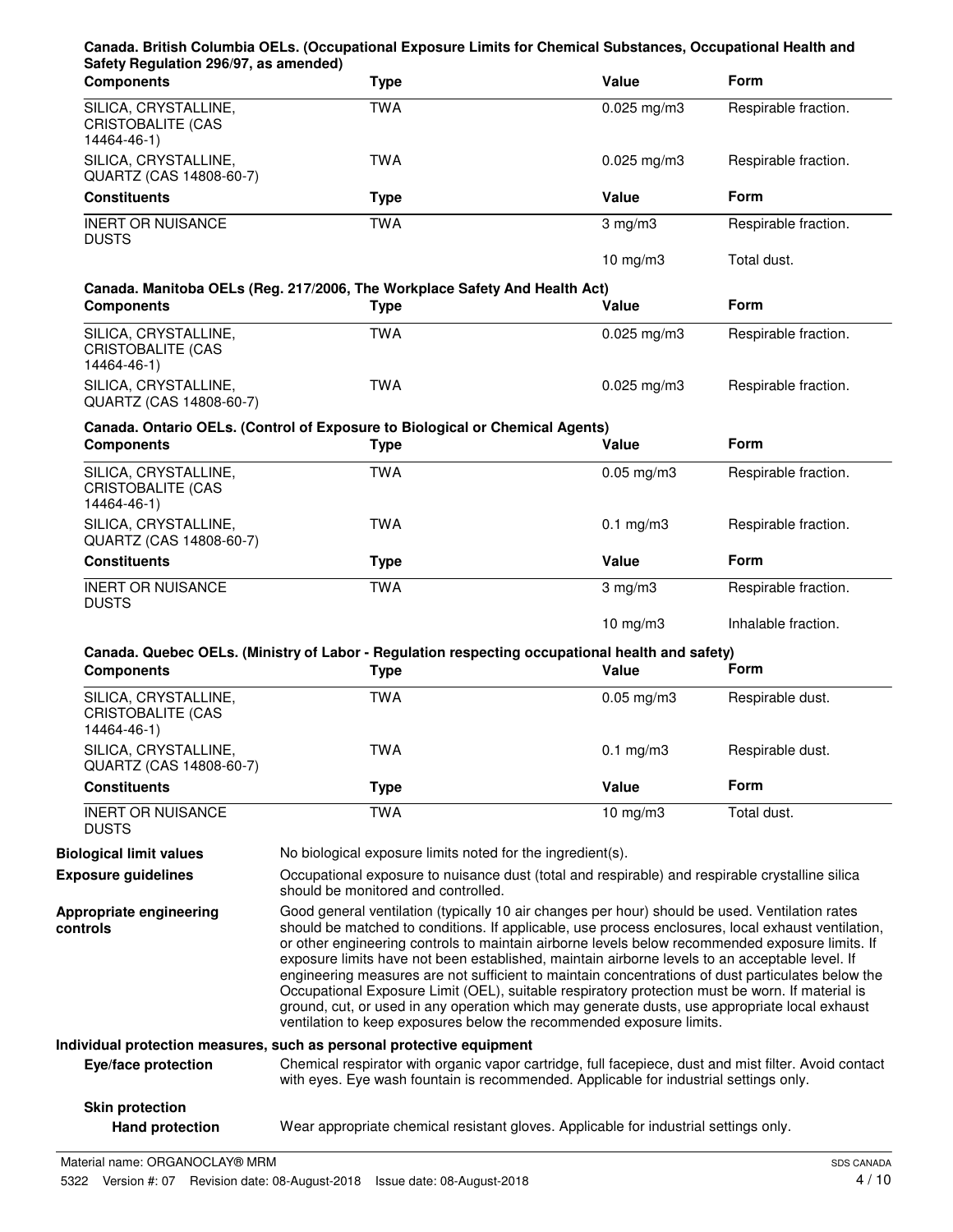| Other                                    | Wear suitable protective clothing. Use of an impervious apron is recommended. Applicable for<br>industrial settings only.                                                                                                                                                                                                           |  |
|------------------------------------------|-------------------------------------------------------------------------------------------------------------------------------------------------------------------------------------------------------------------------------------------------------------------------------------------------------------------------------------|--|
| <b>Respiratory protection</b>            | Use a NIOSH/MSHA approved respirator if there is a risk of exposure to dust/fume at levels<br>exceeding the exposure limits. Chemical respirator with organic vapor cartridge, full facepiece,<br>dust and mist filter. Applicable for industrial settings only.                                                                    |  |
| <b>Thermal hazards</b>                   | Wear appropriate thermal protective clothing, when necessary.                                                                                                                                                                                                                                                                       |  |
| <b>General hygiene</b><br>considerations | Observe any medical surveillance requirements. Keep away from food, drink and animal feeding<br>stuffs. Always observe good personal hygiene measures, such as washing after handling the<br>material and before eating, drinking, and/or smoking. Routinely wash work clothing and protective<br>equipment to remove contaminants. |  |

# **9. Physical and chemical properties**

| <b>Appearance</b>                                 | Granular, or Powder,           |
|---------------------------------------------------|--------------------------------|
| <b>Physical state</b>                             | Solid.                         |
| Form                                              | Powder, or Granular.           |
| Color                                             | White to Grey.                 |
| Odor                                              | None.                          |
| Odor threshold                                    | Not available.                 |
| рH                                                | $6.5 - 7$                      |
| Melting point/freezing point                      | 235.04 °F (112.8 °C) estimated |
| Initial boiling point and boiling<br>range        | 832.28 °F (444.6 °C) estimated |
| <b>Flash point</b>                                | 405.0 °F (207.2 °C) estimated  |
| <b>Evaporation rate</b>                           | Not available.                 |
| Flammability (solid, gas)                         | Not available.                 |
| Upper/lower flammability or explosive limits      |                                |
| <b>Flammability limit - lower</b><br>(%)          | Not available.                 |
| <b>Flammability limit - upper</b><br>(%)          | Not available.                 |
| Explosive limit - lower (%)                       | Not available.                 |
| Explosive limit - upper (%)                       | Not available.                 |
| Vapor pressure                                    | 0.00001 hPa estimated          |
| <b>Vapor density</b>                              | Not available.                 |
| <b>Relative density</b>                           | Not available.                 |
| Solubility(ies)                                   |                                |
| Solubility (water)                                | Not available.                 |
| <b>Partition coefficient</b><br>(n-octanol/water) | Not available.                 |
| <b>Auto-ignition temperature</b>                  | 450 °F (232.22 °C) estimated   |
| <b>Decomposition temperature</b>                  | Not available.                 |
| <b>Viscosity</b>                                  | Not available.                 |
| <b>Other information</b>                          |                                |
| <b>Density</b>                                    | 1.94 g/cm3 estimated           |
| <b>Explosive properties</b>                       | Not explosive.                 |
| Flammability                                      | $>= 950 °F (= 510 °C)$         |
| <b>Flammability class</b>                         | Combustible IIIB estimated     |
| <b>Flash point class</b>                          | Combustible IIIA               |
| <b>Oxidizing properties</b>                       | Not oxidizing.                 |
| <b>Percent volatile</b>                           | 0 % estimated estimated        |
| <b>Specific gravity</b>                           | 1.94 estimated                 |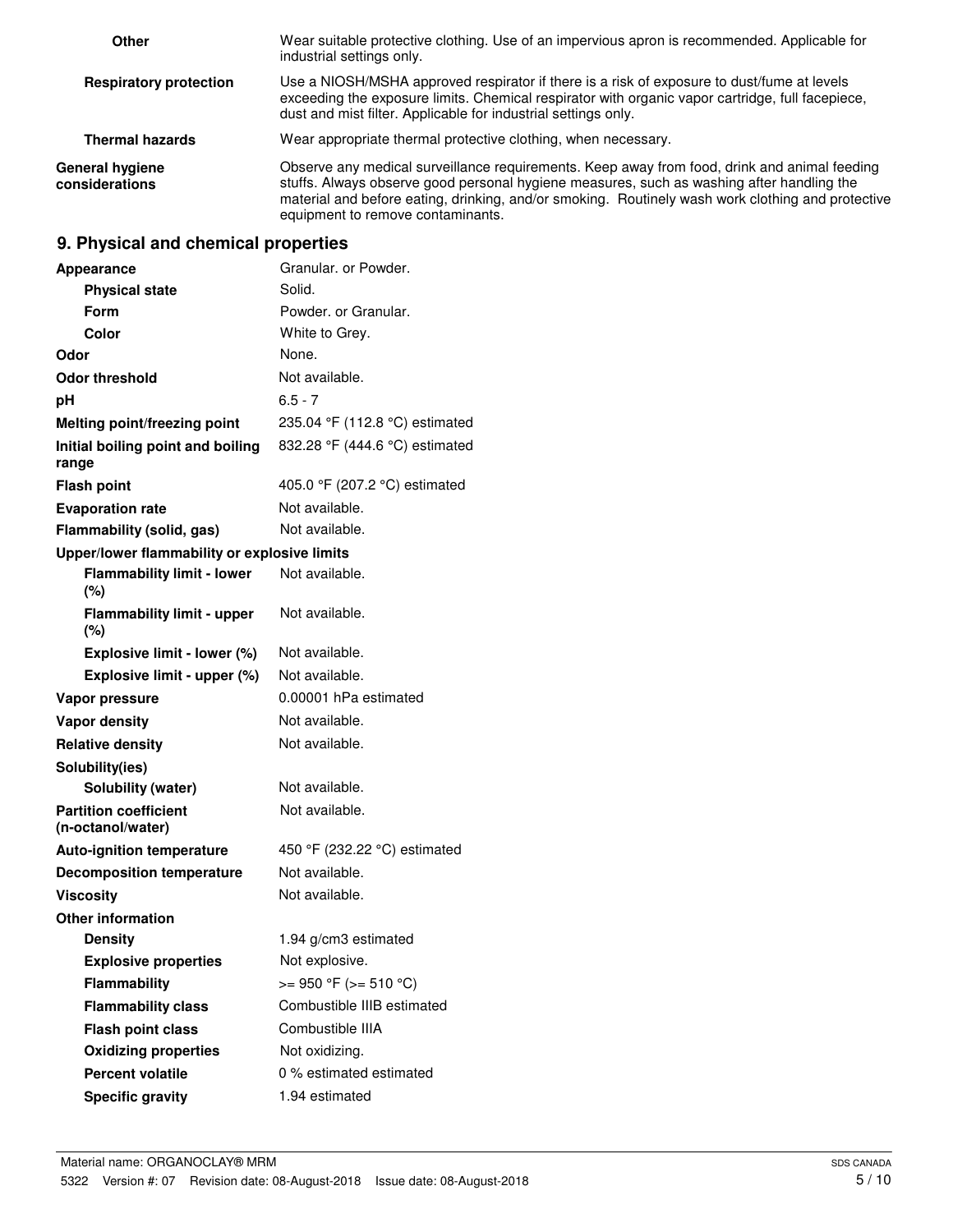## **10. Stability and reactivity**

| Reactivity                                   | The product is stable and non-reactive under normal conditions of use, storage and transport.                                                    |
|----------------------------------------------|--------------------------------------------------------------------------------------------------------------------------------------------------|
| <b>Chemical stability</b>                    | Stable at normal conditions.                                                                                                                     |
| <b>Possibility of hazardous</b><br>reactions | Will not occur.                                                                                                                                  |
| <b>Conditions to avoid</b>                   | Keep away from heat, hot surfaces, sparks, open flames and other ignition sources. Contact with<br>incompatible materials.                       |
| Incompatible materials                       | None known.                                                                                                                                      |
| <b>Hazardous decomposition</b><br>products   | Upon decomposition, this product may yield gaseous nitrogen oxides, carbon monoxide, carbon<br>dioxide and/or low molecular weight hydrocarbons. |

# **11. Toxicological information**

## **Information on likely routes of exposure**

| <b>Inhalation</b>                                                                  | Dust may irritate respiratory system. Prolonged inhalation may be harmful. |
|------------------------------------------------------------------------------------|----------------------------------------------------------------------------|
| <b>Skin contact</b>                                                                | Causes mild skin irritation.                                               |
| Eye contact                                                                        | Direct contact with eyes may cause temporary irritation.                   |
| Ingestion                                                                          | May be harmful if swallowed.                                               |
| Symptoms related to the<br>physical, chemical and<br>toxicological characteristics | Dusts may irritate the respiratory tract, skin and eyes.                   |

### **Information on toxicological effects**

| <b>Acute toxicity</b>                              | May be harmful if swallowed.                                                                                        |                                                                                     |                     |
|----------------------------------------------------|---------------------------------------------------------------------------------------------------------------------|-------------------------------------------------------------------------------------|---------------------|
| <b>Product</b>                                     | <b>Species</b>                                                                                                      |                                                                                     | <b>Test Results</b> |
| ORGANOCLAY® MRM                                    |                                                                                                                     |                                                                                     |                     |
| <b>Acute</b>                                       |                                                                                                                     |                                                                                     |                     |
| Dermal                                             |                                                                                                                     |                                                                                     |                     |
| LD50                                               | Rabbit                                                                                                              |                                                                                     | 79000 mg/kg         |
| <b>Inhalation</b>                                  |                                                                                                                     |                                                                                     |                     |
| LC50                                               | Rat                                                                                                                 |                                                                                     | 246 mg/l/4h         |
| <b>Components</b>                                  | <b>Species</b>                                                                                                      |                                                                                     | <b>Test Results</b> |
| SILICA, CRYSTALLINE, CRISTOBALITE (CAS 14464-46-1) |                                                                                                                     |                                                                                     |                     |
| <b>Acute</b>                                       |                                                                                                                     |                                                                                     |                     |
| Oral                                               |                                                                                                                     |                                                                                     |                     |
| LD50                                               | Rat                                                                                                                 |                                                                                     | $> 22500$ mg/kg     |
| <b>TRADE SECRET</b>                                |                                                                                                                     |                                                                                     |                     |
| <b>Acute</b>                                       |                                                                                                                     |                                                                                     |                     |
| <b>Dermal</b>                                      |                                                                                                                     |                                                                                     |                     |
| LD50                                               | Rabbit                                                                                                              |                                                                                     | 2000 mg/kg          |
| Inhalation                                         |                                                                                                                     |                                                                                     |                     |
| <b>LC50</b>                                        | Rat                                                                                                                 |                                                                                     | 6.23 mg/l/4h        |
| Oral                                               |                                                                                                                     |                                                                                     |                     |
| LD50                                               | Rat                                                                                                                 |                                                                                     | 3000 mg/kg          |
| Skin corrosion/irritation                          |                                                                                                                     | Prolonged skin contact may cause temporary irritation. Causes mild skin irritation. |                     |
| Serious eye damage/eye<br>irritation               | Direct contact with eyes may cause temporary irritation.                                                            |                                                                                     |                     |
| <b>Respiratory or skin sensitization</b>           |                                                                                                                     |                                                                                     |                     |
| Canada - Alberta OELs: Irritant                    |                                                                                                                     |                                                                                     |                     |
| 14464-46-1)                                        | SILICA, CRYSTALLINE, CRISTOBALITE (CAS                                                                              | Irritant                                                                            |                     |
| <b>Respiratory sensitization</b>                   | Not a respiratory sensitizer.                                                                                       |                                                                                     |                     |
| <b>Skin sensitization</b>                          |                                                                                                                     | This product is not expected to cause skin sensitization.                           |                     |
| Germ cell mutagenicity                             | No data available to indicate product or any components present at greater than 0.1% are<br>mutagenic or genotoxic. |                                                                                     |                     |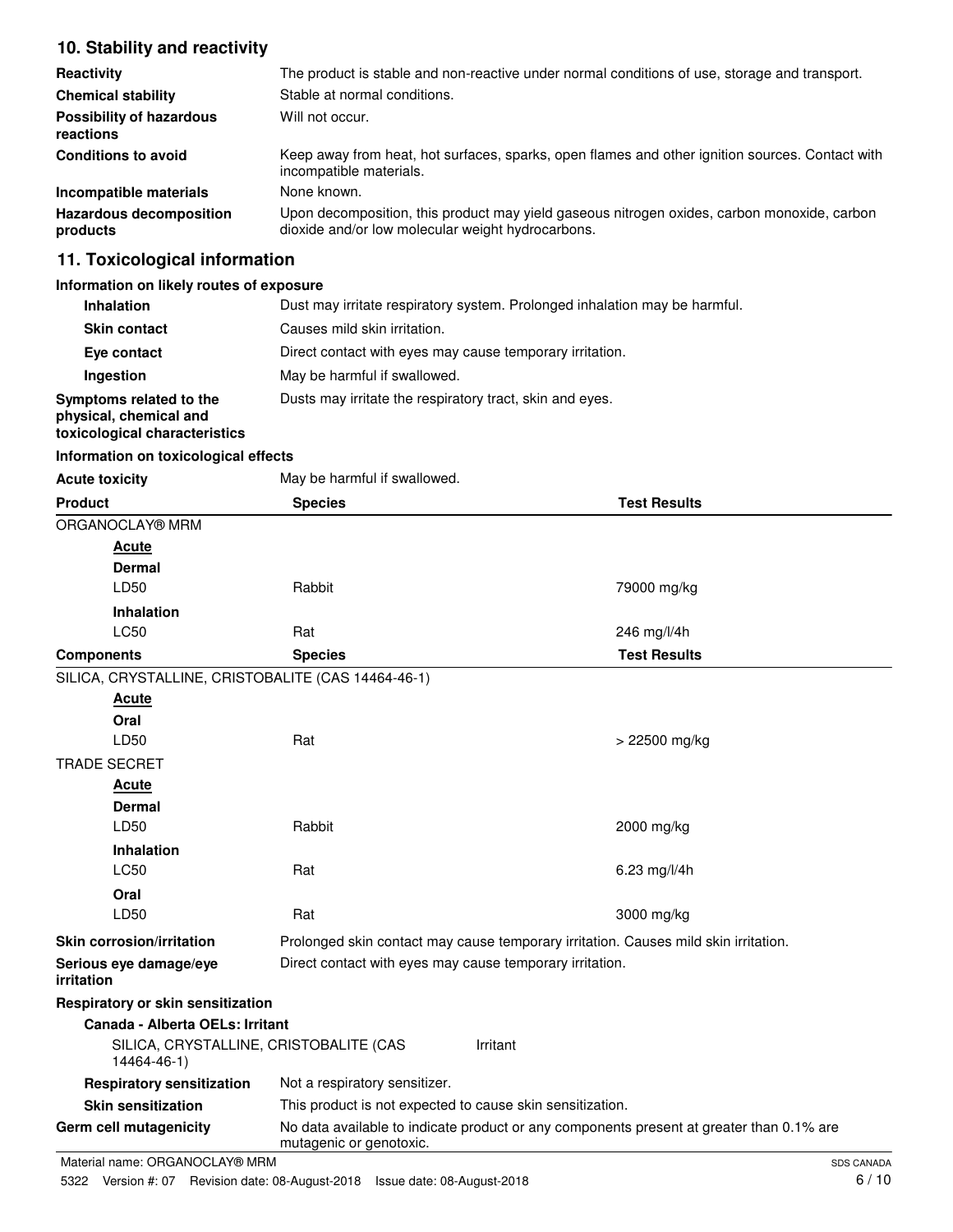|  | Carcinogenicity |  |
|--|-----------------|--|
|  |                 |  |

| Carcinogenicity                                        |                                                             | In 1997, IARC (the International Agency for Research on Cancer) concluded that crystalline silica<br>inhaled from occupational sources can cause lung cancer in humans. However in making the<br>overall evaluation, IARC noted that "carcinogenicity was not detected in all industrial<br>circumstances studied. Carcinogenicity may be dependent on inherent characteristics of the<br>crystalline silica or on external factors affecting its biological activity or distribution of its<br>polymorphs." (IARC Monographs on the evaluation of the carcinogenic risks of chemicals to<br>humans, Silica, silicates dust and organic fibres, 1997, Vol. 68, IARC, Lyon, France.) In June<br>2003, SCOEL (the EU Scientific Committee on Occupational Exposure Limits) concluded that the<br>main effect in humans of the inhalation of respirable crystalline silica dust is silicosis. "There is<br>sufficient information to conclude that the relative risk of lung cancer is increased in persons with<br>silicosis (and, apparently, not in employees without silicosis exposed to silica dust in quarries and<br>in the ceramic industry). Therefore, preventing the onset of silicosis will also reduce the cancer<br>risk" (SCOEL SUM Doc 94-final, June 2003) According to the current state of the art, worker<br>protection against silicosis can be consistently assured by respecting the existing regulatory<br>occupational exposure limits. May cause cancer. Occupational exposure to respirable dust and<br>respirable crystalline silica should be monitored and controlled. |
|--------------------------------------------------------|-------------------------------------------------------------|----------------------------------------------------------------------------------------------------------------------------------------------------------------------------------------------------------------------------------------------------------------------------------------------------------------------------------------------------------------------------------------------------------------------------------------------------------------------------------------------------------------------------------------------------------------------------------------------------------------------------------------------------------------------------------------------------------------------------------------------------------------------------------------------------------------------------------------------------------------------------------------------------------------------------------------------------------------------------------------------------------------------------------------------------------------------------------------------------------------------------------------------------------------------------------------------------------------------------------------------------------------------------------------------------------------------------------------------------------------------------------------------------------------------------------------------------------------------------------------------------------------------------------------------------------------------------------------------------|
| <b>ACGIH Carcinogens</b>                               |                                                             |                                                                                                                                                                                                                                                                                                                                                                                                                                                                                                                                                                                                                                                                                                                                                                                                                                                                                                                                                                                                                                                                                                                                                                                                                                                                                                                                                                                                                                                                                                                                                                                                    |
| SILICA, CRYSTALLINE, CRISTOBALITE (CAS<br>14464-46-1)  |                                                             | A2 Suspected human carcinogen.                                                                                                                                                                                                                                                                                                                                                                                                                                                                                                                                                                                                                                                                                                                                                                                                                                                                                                                                                                                                                                                                                                                                                                                                                                                                                                                                                                                                                                                                                                                                                                     |
|                                                        | SILICA, CRYSTALLINE, QUARTZ (CAS 14808-60-7)                | A2 Suspected human carcinogen.                                                                                                                                                                                                                                                                                                                                                                                                                                                                                                                                                                                                                                                                                                                                                                                                                                                                                                                                                                                                                                                                                                                                                                                                                                                                                                                                                                                                                                                                                                                                                                     |
| Canada - Alberta OELs: Carcinogen category             |                                                             |                                                                                                                                                                                                                                                                                                                                                                                                                                                                                                                                                                                                                                                                                                                                                                                                                                                                                                                                                                                                                                                                                                                                                                                                                                                                                                                                                                                                                                                                                                                                                                                                    |
| SILICA, CRYSTALLINE, CRISTOBALITE (CAS<br>14464-46-1)  |                                                             | Suspected human carcinogen.                                                                                                                                                                                                                                                                                                                                                                                                                                                                                                                                                                                                                                                                                                                                                                                                                                                                                                                                                                                                                                                                                                                                                                                                                                                                                                                                                                                                                                                                                                                                                                        |
|                                                        | SILICA, CRYSTALLINE, QUARTZ (CAS 14808-60-7)                | Suspected human carcinogen.                                                                                                                                                                                                                                                                                                                                                                                                                                                                                                                                                                                                                                                                                                                                                                                                                                                                                                                                                                                                                                                                                                                                                                                                                                                                                                                                                                                                                                                                                                                                                                        |
| Canada - Manitoba OELs: carcinogenicity                |                                                             |                                                                                                                                                                                                                                                                                                                                                                                                                                                                                                                                                                                                                                                                                                                                                                                                                                                                                                                                                                                                                                                                                                                                                                                                                                                                                                                                                                                                                                                                                                                                                                                                    |
| SILICA, CRYSTALLINE, CRISTOBALITE (CAS<br>14464-46-1)  |                                                             | Suspected human carcinogen.                                                                                                                                                                                                                                                                                                                                                                                                                                                                                                                                                                                                                                                                                                                                                                                                                                                                                                                                                                                                                                                                                                                                                                                                                                                                                                                                                                                                                                                                                                                                                                        |
|                                                        | SILICA, CRYSTALLINE, QUARTZ (CAS 14808-60-7)                | Suspected human carcinogen.                                                                                                                                                                                                                                                                                                                                                                                                                                                                                                                                                                                                                                                                                                                                                                                                                                                                                                                                                                                                                                                                                                                                                                                                                                                                                                                                                                                                                                                                                                                                                                        |
| Canada - Quebec OELs: Carcinogen category              |                                                             |                                                                                                                                                                                                                                                                                                                                                                                                                                                                                                                                                                                                                                                                                                                                                                                                                                                                                                                                                                                                                                                                                                                                                                                                                                                                                                                                                                                                                                                                                                                                                                                                    |
| SILICA, CRYSTALLINE, CRISTOBALITE (CAS<br>14464-46-1)  |                                                             | Detected carcinogenic effect in animals.                                                                                                                                                                                                                                                                                                                                                                                                                                                                                                                                                                                                                                                                                                                                                                                                                                                                                                                                                                                                                                                                                                                                                                                                                                                                                                                                                                                                                                                                                                                                                           |
|                                                        | SILICA, CRYSTALLINE, QUARTZ (CAS 14808-60-7)                | Suspected carcinogenic effect in humans.                                                                                                                                                                                                                                                                                                                                                                                                                                                                                                                                                                                                                                                                                                                                                                                                                                                                                                                                                                                                                                                                                                                                                                                                                                                                                                                                                                                                                                                                                                                                                           |
| IARC Monographs. Overall Evaluation of Carcinogenicity |                                                             |                                                                                                                                                                                                                                                                                                                                                                                                                                                                                                                                                                                                                                                                                                                                                                                                                                                                                                                                                                                                                                                                                                                                                                                                                                                                                                                                                                                                                                                                                                                                                                                                    |
| SILICA, CRYSTALLINE, CRISTOBALITE (CAS<br>14464-46-1)  |                                                             | 1 Carcinogenic to humans.                                                                                                                                                                                                                                                                                                                                                                                                                                                                                                                                                                                                                                                                                                                                                                                                                                                                                                                                                                                                                                                                                                                                                                                                                                                                                                                                                                                                                                                                                                                                                                          |
|                                                        | SILICA, CRYSTALLINE, QUARTZ (CAS 14808-60-7)                | 1 Carcinogenic to humans.                                                                                                                                                                                                                                                                                                                                                                                                                                                                                                                                                                                                                                                                                                                                                                                                                                                                                                                                                                                                                                                                                                                                                                                                                                                                                                                                                                                                                                                                                                                                                                          |
|                                                        | US. National Toxicology Program (NTP) Report on Carcinogens |                                                                                                                                                                                                                                                                                                                                                                                                                                                                                                                                                                                                                                                                                                                                                                                                                                                                                                                                                                                                                                                                                                                                                                                                                                                                                                                                                                                                                                                                                                                                                                                                    |
| SILICA, CRYSTALLINE, CRISTOBALITE (CAS<br>14464-46-1)  |                                                             | Known To Be Human Carcinogen.                                                                                                                                                                                                                                                                                                                                                                                                                                                                                                                                                                                                                                                                                                                                                                                                                                                                                                                                                                                                                                                                                                                                                                                                                                                                                                                                                                                                                                                                                                                                                                      |
|                                                        | SILICA, CRYSTALLINE, QUARTZ (CAS 14808-60-7)                | Reasonably Anticipated to be a Human Carcinogen.<br>Known To Be Human Carcinogen.                                                                                                                                                                                                                                                                                                                                                                                                                                                                                                                                                                                                                                                                                                                                                                                                                                                                                                                                                                                                                                                                                                                                                                                                                                                                                                                                                                                                                                                                                                                  |
| <b>Reproductive toxicity</b>                           |                                                             | This product is not expected to cause reproductive or developmental effects.                                                                                                                                                                                                                                                                                                                                                                                                                                                                                                                                                                                                                                                                                                                                                                                                                                                                                                                                                                                                                                                                                                                                                                                                                                                                                                                                                                                                                                                                                                                       |
| Specific target organ toxicity -<br>single exposure    | Not classified.                                             |                                                                                                                                                                                                                                                                                                                                                                                                                                                                                                                                                                                                                                                                                                                                                                                                                                                                                                                                                                                                                                                                                                                                                                                                                                                                                                                                                                                                                                                                                                                                                                                                    |
| Specific target organ toxicity -<br>repeated exposure  |                                                             | Causes damage to organs through prolonged or repeated exposure.                                                                                                                                                                                                                                                                                                                                                                                                                                                                                                                                                                                                                                                                                                                                                                                                                                                                                                                                                                                                                                                                                                                                                                                                                                                                                                                                                                                                                                                                                                                                    |
| <b>Aspiration hazard</b>                               | Not an aspiration hazard.                                   |                                                                                                                                                                                                                                                                                                                                                                                                                                                                                                                                                                                                                                                                                                                                                                                                                                                                                                                                                                                                                                                                                                                                                                                                                                                                                                                                                                                                                                                                                                                                                                                                    |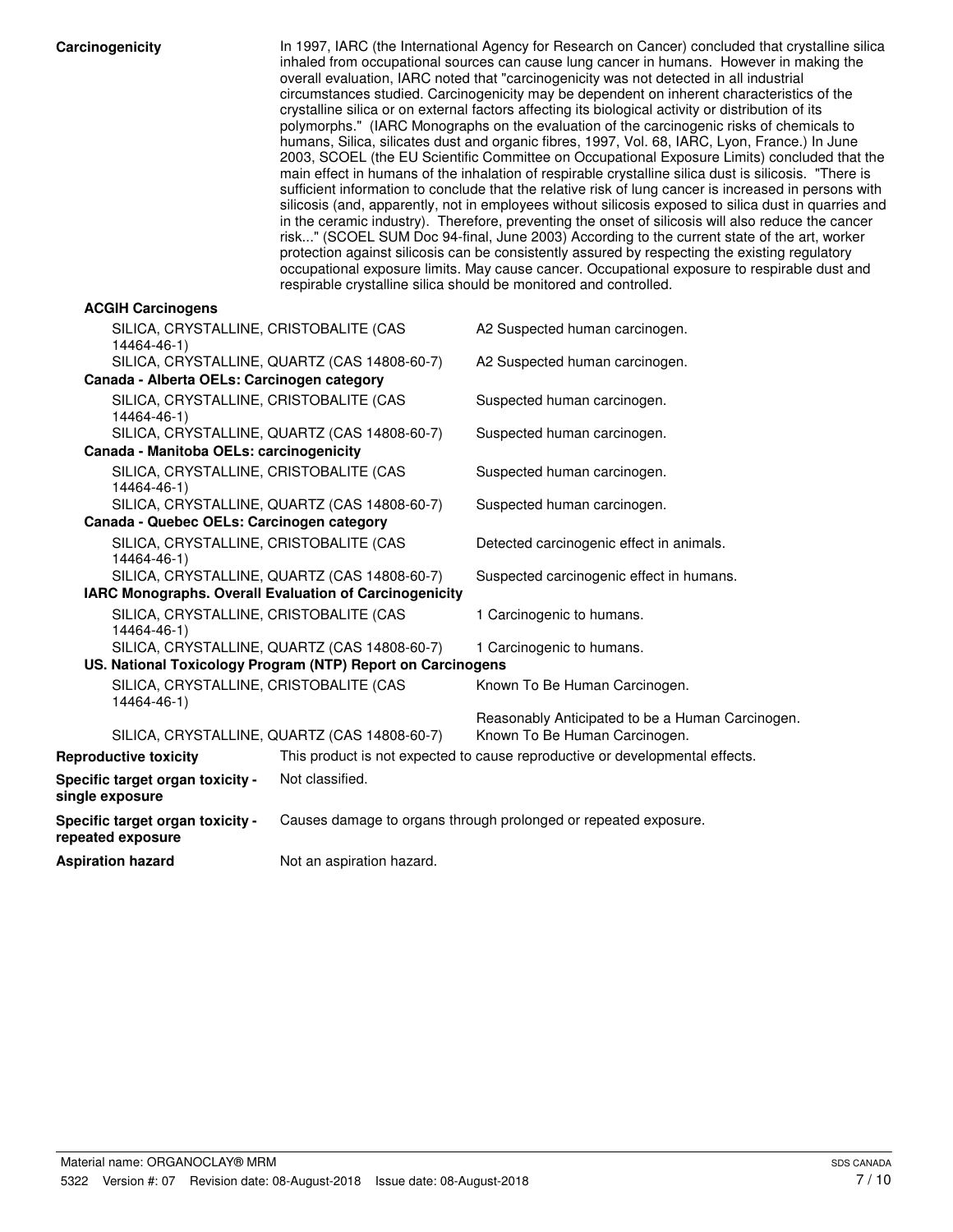**Chronic effects** In 1997, IARC (the International Agency for Research on Cancer) concluded that crystalline silica inhaled from occupational sources can cause lung cancer in humans. However in making the overall evaluation, IARC noted that "carcinogenicity was not detected in all industrial circumstances studied. Carcinogenicity may be dependent on inherent characteristics of the crystalline silica or on external factors affecting its biological activity or distribution of its polymorphs." (IARC Monographs on the evaluation of the carcinogenic risks of chemicals to humans, Silica, silicates dust and organic fibres, 1997, Vol. 68, IARC, Lyon, France.)

> In June 2003, SCOEL (the EU Scientific Committee on Occupational Exposure Limits) concluded that the main effect in humans of the inhalation of respirable crystalline silica dust is silicosis. "There is sufficient information to conclude that the relative risk of lung cancer is increased in persons with silicosis (and, apparently, not in employees without silicosis exposed to silica dust in quarries and in the ceramic industry). Therefore, preventing the onset of silicosis will also reduce the cancer risk..." (SCOEL SUM Doc 94-final, June 2003)

> According to the current state of the art, worker protection against silicosis can be consistently assured by respecting the existing regulatory occupational exposure limits. Causes damage to organs through prolonged or repeated exposure. Prolonged inhalation may be harmful. Prolonged exposure may cause chronic effects. Occupational exposure to nuisance dust (total and respirable) and respirable crystalline silica should be monitored and controlled.

## **12. Ecological information**

| <b>Ecotoxicity</b>               | Components of this product are hazardous to aquatic life.                                                                                                                                  |                |                     |  |
|----------------------------------|--------------------------------------------------------------------------------------------------------------------------------------------------------------------------------------------|----------------|---------------------|--|
| <b>Components</b>                |                                                                                                                                                                                            | <b>Species</b> | <b>Test Results</b> |  |
| TRADE SECRET                     |                                                                                                                                                                                            |                |                     |  |
| <b>Aquatic</b>                   |                                                                                                                                                                                            |                |                     |  |
| Fish                             | LC50                                                                                                                                                                                       | Fish           | 866 mg/L, 96 Hours  |  |
| Persistence and degradability    | No data is available on the degradability of this product.                                                                                                                                 |                |                     |  |
| <b>Bioaccumulative potential</b> | No data available.                                                                                                                                                                         |                |                     |  |
| Mobility in soil                 | No data available.                                                                                                                                                                         |                |                     |  |
| Other adverse effects            | No other adverse environmental effects (e.g. ozone depletion, photochemical ozone creation<br>potential, endocrine disruption, global warming potential) are expected from this component. |                |                     |  |

## **13. Disposal considerations**

| <b>Disposal instructions</b>             | Collect and reclaim or dispose in sealed containers at licensed waste disposal site. Dispose of<br>contents/container in accordance with local/regional/national/international regulations.                            |  |  |
|------------------------------------------|------------------------------------------------------------------------------------------------------------------------------------------------------------------------------------------------------------------------|--|--|
| Local disposal regulations               | Dispose in accordance with all applicable regulations.                                                                                                                                                                 |  |  |
| Hazardous waste code                     | The waste code should be assigned in discussion between the user, the producer and the waste<br>disposal company.                                                                                                      |  |  |
| Waste from residues / unused<br>products | Dispose of in accordance with local regulations. Empty containers or liners may retain some<br>product residues. This material and its container must be disposed of in a safe manner (see:<br>Disposal instructions). |  |  |
| Contaminated packaging                   | Since emptied containers may retain product residue, follow label warnings even after container is<br>emptied. Empty containers should be taken to an approved waste handling site for recycling or<br>disposal.       |  |  |

## **14. Transport information**

### **TDG**

Not regulated as dangerous goods.

### **IATA**

Not regulated as dangerous goods.

### **IMDG**

Not regulated as dangerous goods.

#### **Transport in bulk according to** Not applicable. **Annex II of MARPOL 73/78 and the IBC Code**

## **15. Regulatory information**

#### **Canadian regulations**

This product has been classified in accordance with the hazard criteria of the CPR and the SDS contains all the information required by the CPR. This product has been classified in accordance with the hazard criteria of the HPR and the SDS contains all the information required by the HPR.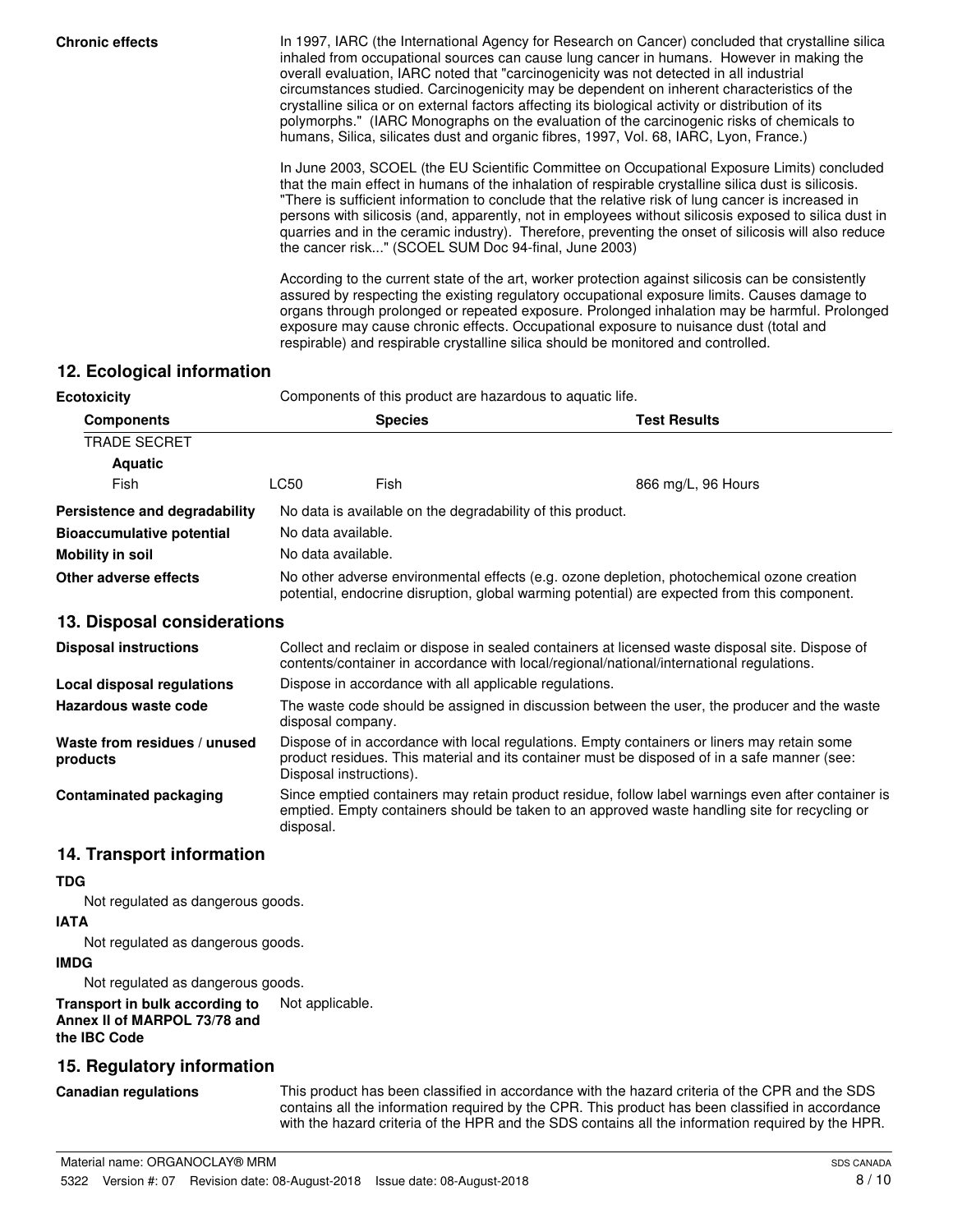| <b>Controlled Drugs and Substances Act</b>     |                                                                                                           |                        |
|------------------------------------------------|-----------------------------------------------------------------------------------------------------------|------------------------|
| Not regulated.                                 |                                                                                                           |                        |
| Export Control List (CEPA 1999, Schedule 3)    |                                                                                                           |                        |
| Not listed.                                    |                                                                                                           |                        |
| <b>Greenhouse Gases</b>                        |                                                                                                           |                        |
| Not listed.                                    |                                                                                                           |                        |
| <b>Precursor Control Regulations</b>           |                                                                                                           |                        |
| Not regulated.                                 |                                                                                                           |                        |
| <b>International regulations</b>               | The product does not need to be labelled in accordance with EC directives or respective national<br>laws. |                        |
| <b>Stockholm Convention</b>                    |                                                                                                           |                        |
| Not applicable.<br><b>Rotterdam Convention</b> |                                                                                                           |                        |
| Not applicable.                                |                                                                                                           |                        |
| Kyoto protocol                                 |                                                                                                           |                        |
| Not applicable.<br><b>Montreal Protocol</b>    |                                                                                                           |                        |
| Not applicable.                                |                                                                                                           |                        |
| <b>Basel Convention</b>                        |                                                                                                           |                        |
| Not applicable.                                |                                                                                                           |                        |
| <b>International Inventories</b>               |                                                                                                           |                        |
| Country(s) or region                           | Inventory name                                                                                            | On inventory (yes/no)* |
| Australia                                      | Australian Inventory of Chemical Substances (AICS)                                                        | Yes                    |
| Canada                                         | Domestic Substances List (DSL)                                                                            | Yes                    |
| Canada                                         | Non-Domestic Substances List (NDSL)                                                                       | No.                    |
| China                                          | Inventory of Existing Chemical Substances in China (IECSC)                                                | Yes                    |
| Europe                                         | European Inventory of Existing Commercial Chemical<br>Substances (EINECS)                                 | Yes                    |
| Europe                                         | European List of Notified Chemical Substances (ELINCS)                                                    | No                     |
| Japan                                          | Inventory of Existing and New Chemical Substances (ENCS)                                                  | Yes                    |
| Korea                                          | Existing Chemicals List (ECL)                                                                             | Yes                    |
| New Zealand                                    | New Zealand Inventory                                                                                     | Yes                    |
| Philippines                                    | Philippine Inventory of Chemicals and Chemical Substances<br>(PICCS)                                      | Yes                    |
| Taiwan                                         | Taiwan Chemical Substance Inventory (TCSI)                                                                | Yes                    |
| United States & Puerto Rico                    | Toxic Substances Control Act (TSCA) Inventory                                                             | Yes                    |

\*A "Yes" indicates that all components of this product comply with the inventory requirements administered by the governing country(s) A "No" indicates that one or more components of the product are not listed or exempt from listing on the inventory administered by the governing country(s).

## **16. Other information**

| <b>Issue date</b>          | 08-August-2018                                                                                                                               |
|----------------------------|----------------------------------------------------------------------------------------------------------------------------------------------|
| <b>Revision date</b>       | 08-August-2018                                                                                                                               |
| <b>Version #</b>           | 07                                                                                                                                           |
| <b>Further information</b> | This safety datasheet only contains information relating to safety and does not replace any product<br>information or product specification. |
| <b>References</b>          | ACGIH<br>EPA: AQUIRE database<br>NLM: Hazardous Substances Data Base<br>US. IARC Monographs on Occupational Exposures to Chemical Agents     |